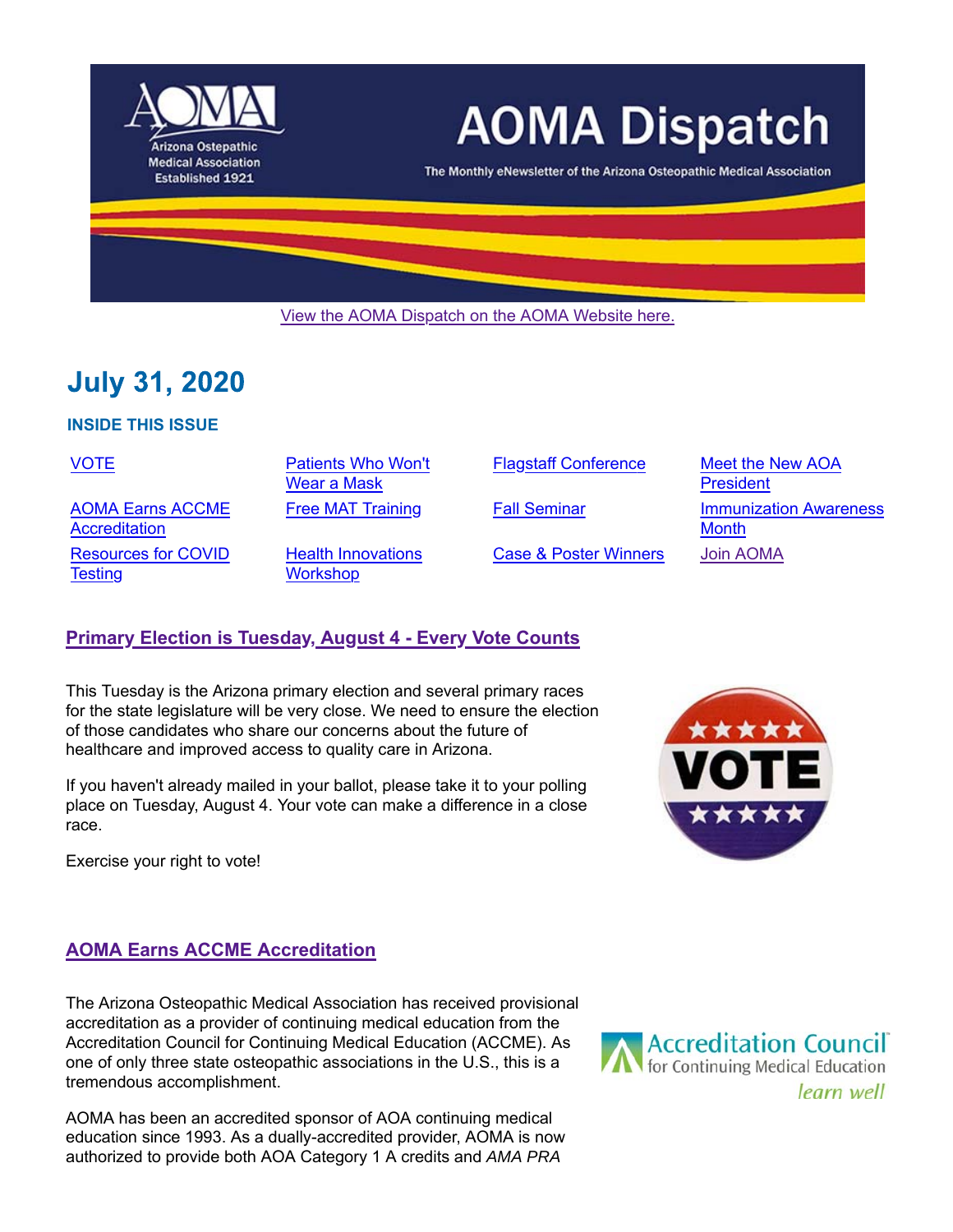*Category 1 CreditsTM* for all its CME activities.

### **Resources for COVID-19 Testing**

Maricopa County Public Health Department released updated guidelines for PPE use and patient testing.

#### **PPE Update - download HCF Guidance**

Due to the level of community transmission of COVID-19 in Maricopa County, healthcare providers are more likely to encounter asymptomatic or pre-symptomatic patients with COVID-19. If COVID-19 is not suspected in a patient presenting for care (based on symptom and exposure history), healthcare providers should follow Standard Precautions (and Transmission-Based Precautions, if required based on the suspected diagnosis). They should also:

- Wear a medical-grade face mask at all times while in the healthcare facility.
- Wear eye protection in addition to their face mask to ensure the eyes, nose, and mouth are all protected from splashes and sprays of infectious materials from others.

As always, if COVID-19 is suspected or confirmed in a patient presenting for care, healthcare providers should use standard, droplet, and contact precautions, plus eye protection when treating the patient. An N95 respirator (or equivalent) should be used when performing or in the room during an aerosol-generating procedure.

#### **Patient Testing - download Testing Flyer**

In order to provide good service to your patients and speed up the case investigation and contact tracing process, Maricopa County has created the attached flyer (one page front and back, Spanish and English) that provides critical information about what patients should do while they wait for their test results. This covers isolation guidance, notifying close contacts, and how people can support public health in investigations and contact tracing.

#### **Please incorporate this flyer into your process so everyone who gets tested for COVID-19 gets these instructions to prevent additional exposures and help us track cases.**

The goal of using the flyer is to increase the speed and efficiency of investigations and contact tracing. It gives people a place to enter their case information while they are waiting for test results or immediately after they learn they are positive. This also standardizes the information people are receiving across the County. We hope that you will provide this information to any Maricopa County residents whom you are testing for COVID-19.

## **Patients Who Refuse to Wear a Mask: Responses That Won't Get You Sued**

Your waiting room is filled with mask-wearing individuals, except for one person. Your staff offers a mask to this person, citing your office policy of requiring masks for all persons in order to prevent asymptomatic COVID spread, and the patient refuses to put it on.

What can you/should you/must you do? Are you required to see a patient who refuses to wear a mask? If you ask the patient to leave without being seen, can you be accused of patient abandonment? If you allow the patient to stay, could you be liable for negligence for exposing others to a deadly illness?<sup>1</sup>

For some practical answers, read the entire article at: https://www.medscape.com/viewarticle/933606

*<sup>1</sup>Medscape Family Medicine ©2020 WedMD, LLC July 9, 2020*<sup>efox</sup>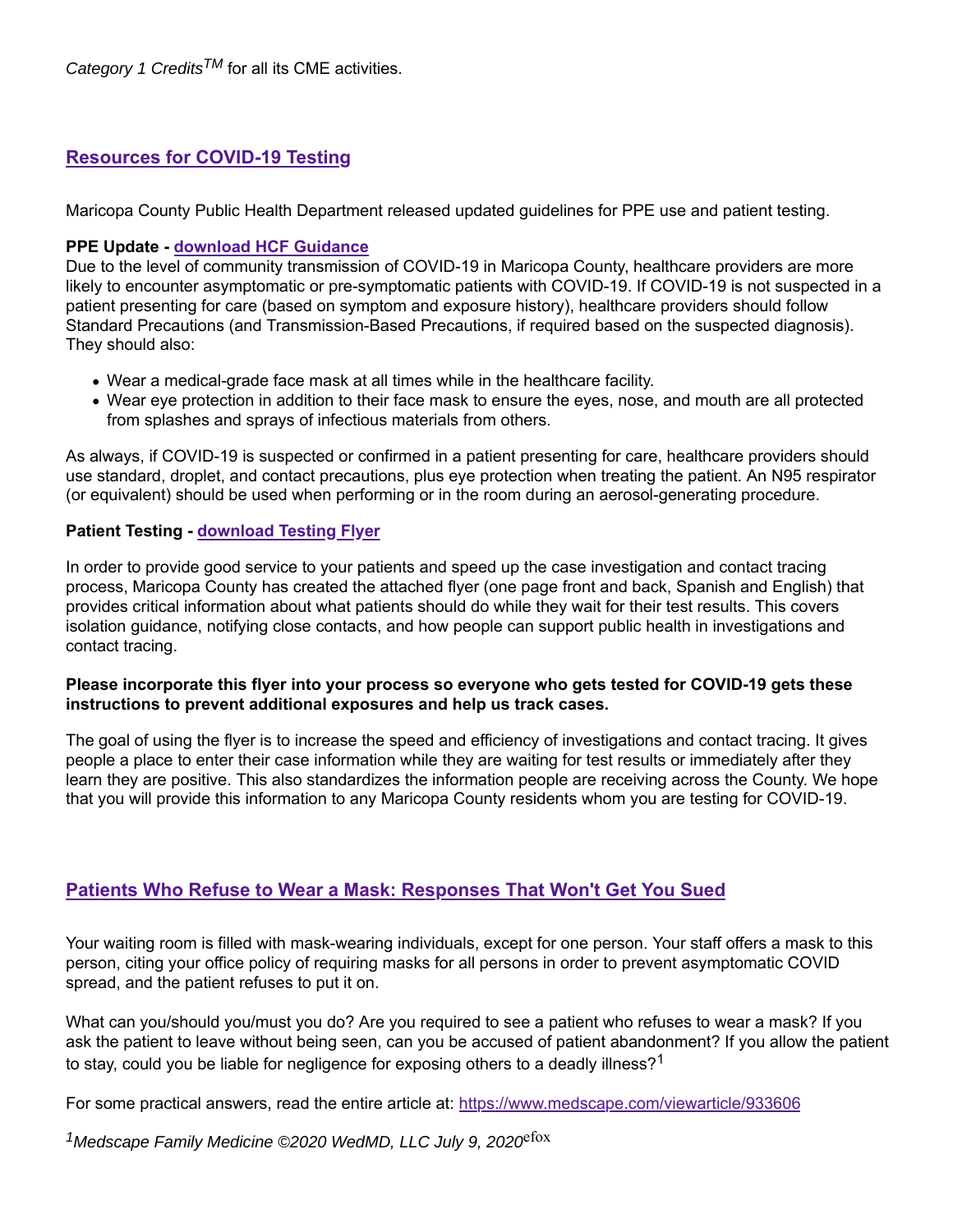#### **Free MAT Training**

Medications for Addiction Treatment (MAT) of Substance Use Disorders involves a combination of a medications that targets the brain, and psychosocial interventions (e.g., counseling, skills development) aimed at improving treatment outcomes. Research shows that medications and therapy together may be more successful than either treatment method alone.

**When:** Saturday, August 8, 2020 7:30 am to 5:00 pm **Who:** MDs, DOs, NPs, PAs (and their support staff may benefit) **Where:** Via Telemedicine portal **Cost:** Free, but space is limited **Register:** https://protect-us.mimecast.com /s/KBBdCR67XLuQkoH9t\_\_M?domain=aztelemedicine.zoom.us

Presented by the Providers Clinical Support System, North Country Health Care, Northern Arizona Area Health Education Center, Arizona Area Health Education Centers, and the Arizona Telemedicine Program, this program is made possible in part by SAMHSA grant no.1H79TI081968.

Physicians require eight hours of training to apply to the Drug Enforcement Agency for a waiver to prescribe buprenorphine, one of three medications approved by the FDA for the treatment of opioid use disorder.

Physician Assistants & Advanced Practice Registered Nurses (APRN) (NP/CNM/CNS/CRNA) must complete 24 hours of specialized training to prescribe buprenorphine, one of three medications approved by the FDA for the treatment of opioid use disorder. The training includes 8 hours of MAT waiver training and an additional 16 hours of training.

The additional 16 hours can be completed on-line at https://pcssnow.org/education-training/mat-training/refox

**At Village Medical, I can** practice medicine the way I've always wanted, with personalized patient care that improves health outcomes.

Michael Keller, MD

Join the team that's transforming primary care.

Learn more at VillageMedical.com/Careers



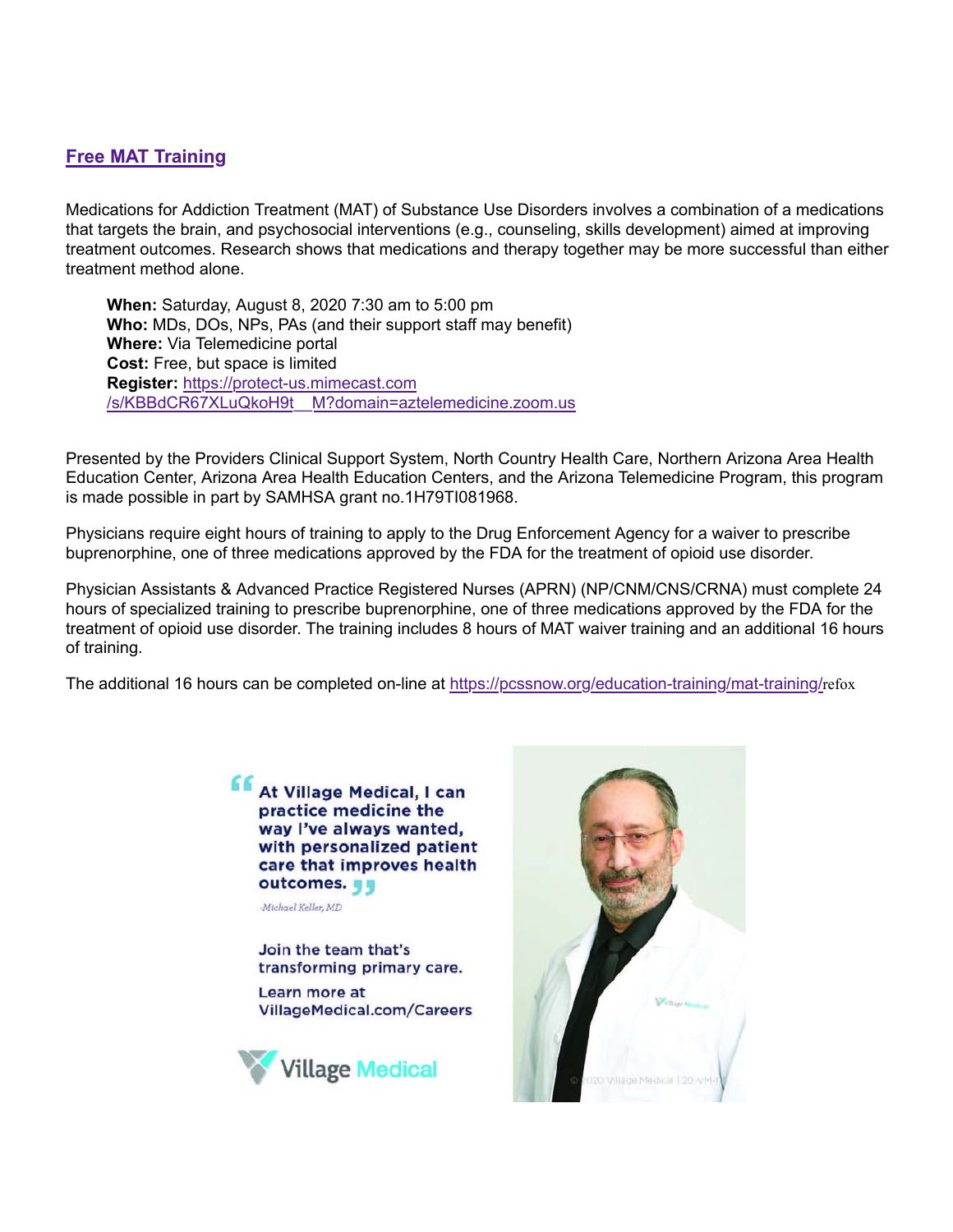### **Health Innovations Workshop**

Do you have an idea to improve health or the delivery of healthcare? The Health Entrepreneurship Accelerator Lab (HEALab) at Arizona State University, Coplex, and the Maricopa County Medical Society can help. This twoday, interactive workshop is focused on providing existing healthcare practitioners with entrepreneurial aspirations the information and resources necessary to turn their ideas into reality. Learn how to identify problems and ideate solutions, develop a business model, navigate legal issues, and launch your venture. Attendees can earn 6 continuing health education credit hours for CME or NCPD.

**What:** The Health Entrepreneurship Accelerator Lab (HEALab) **When:** Friday, August 7, 2020 2 pm to 6 pm & Saturday, August 8, 2020 8 am to 12 pm **Where:** Via ZOOM **Cost:** \$275 **Register:** https://www.eiseverywhere.com/hie-workshop

# **6th Annual Flagstaff Osteopathic Medical Conference Expanded!**

The Flagstaff Osteopathic Medical Conference (FOMC) has gone virtual! The 6th Annual FOMC has expanded to one and one-half days: **Saturday, August 15 and Sunday, August 16, 2020** presented as a livestreaming event via ZOOM.

Registration is available at www.az-osteo.org/FOMC. Cost is \$50 for AOMA Members and \$120 for Non members.

The AOMA designates this program for a maximum of **12.0 hours** of AOA Category 1-A CME credits and will report CME credits commensurate with the extent of the physician's participation in this activity. This activity has been approved for *AMA PRA 1 CreditsTM.*



Register at www.az-osteo.org/FOMC

# **AOMA 40th Annual Fall Seminar - Come Together and Dig On!**

**Plan to attend the new and improved AOMA 40th Annual Fall Seminar**

- **Expanded two and one-half days: November 6-8, 2020**
- **CME hours available increased to 20**
- **Virtual livestreaming event**

The theme for the Seminar is **Come Together and Dig On!** AOMA designates this program for 20.0 hours of AOA Category 1-A CME credits and will report CME credits commensurate with the extent of the physician's participation in this activity. Application will also be filed for AAFP prescribed credits. This activity will be submitted for *AMA PRA Category 1 creditsTM.* Full agenda is pending.

**Save \$100!** Register online by October 6, 2020 at www.az-osteo.org/Fall2020refox https://www.az-osteo.org/

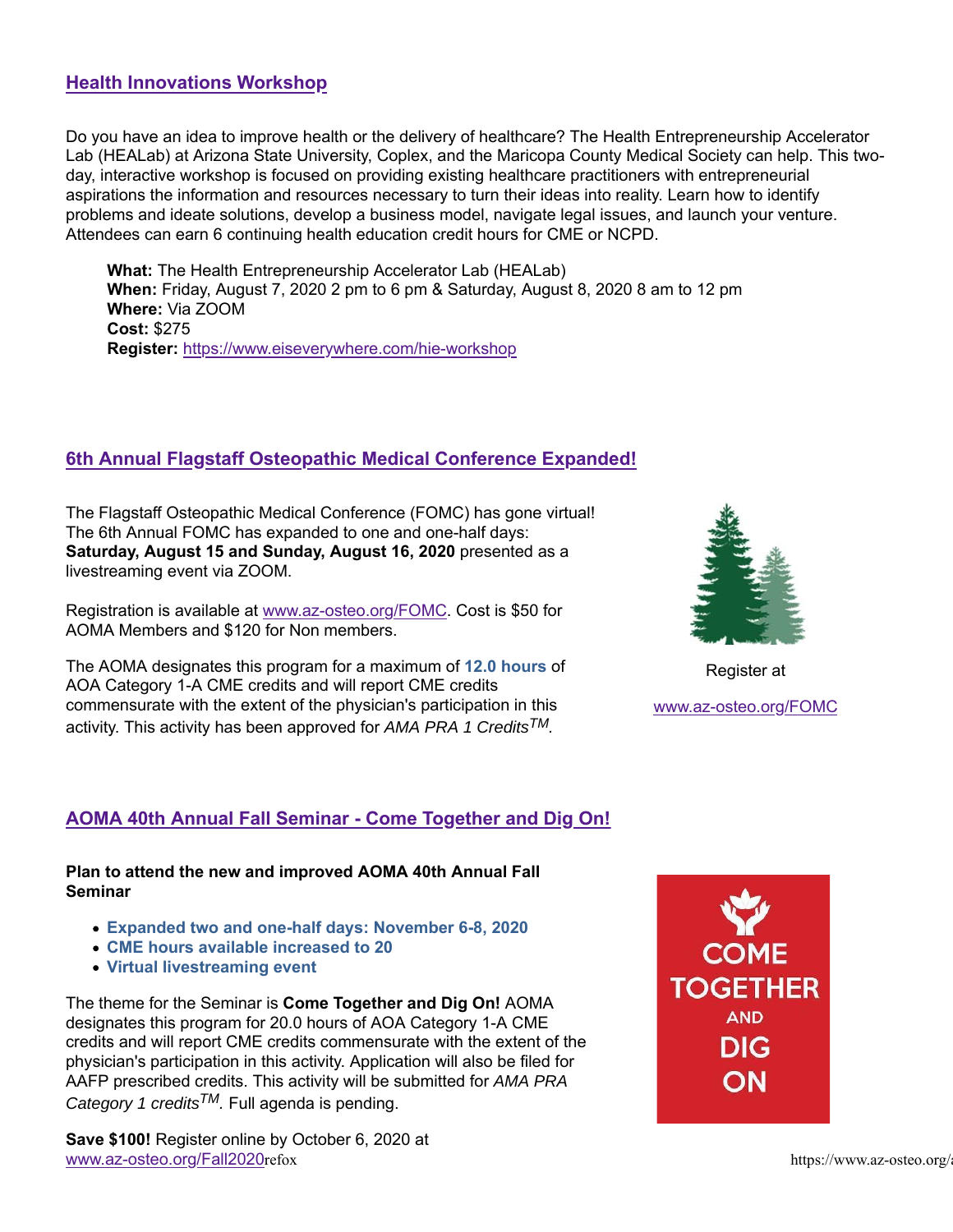# **Annual Clinical Case Competition and Poster Forum**

The coronavirus pandemic didn't keep the 12th Annual AOMA Clinical Case Competition and Poster Forum from forging ahead. For the first time ever, all presentations were conducted virtually on Saturday, April 4, 2020.

Posters were evaluated by a panel of judges. Cash prizes of \$250 were awarded to winners in each of the three student categories.

First Place winners in each category were:

- Student Case: Lauren Krance, OMS III
- Student Research: Usman Beg, OMS II
- Student Performance/Population Improvement Project: Sara Brundage, OMS III
- Resident: Justina Truong, DO, PGY4

Three student clinical research cases were selected and presented during the AOMA Annual Convention. The Clinical Case Competition, sponsored by Midwestern University AZCOM and A.T. Still University SOMA, was viewed and judged virtually. The First Place winner was Elizabeth St. Laurent, OMS IV. She received a \$250 cash award.

Congratulations to all the students and residents who participated in this year's program.

Thank you to the Committee Chairs and all the judges who participated - we could not have done this without you.

Charles Finch, DO, Chair Tracy Middleton, DO, Co-Chair Christine Morgan, EdD, Co-Chair Denise Sackett, DO, Co-Chair Tom Bennett, DO Stanley Brysacz, DO Tala Dajani, MD Dana Devine, DO William Devine, DO Richard Dobrusin, DO Binh Duong, DO Jeannie Evans, DO Anette Gawelko, DO Paul Gawelko, DO Rene Gazda, DO Kendra Gray, DO Lori Kemper, DO Joseph V. Klag, DO

Robert Krauss, DO Kathryn Leyva, PhD Anne Maiden, DO Michelle Mifflin, DO Jeffrey Morgan, DO Robert Orenstein, DO Tom O'Hare, DO William Peppo, DO Barbara Prah-Wix, DO Jose Rodriguez Sosa, PhD Lawrence Sands, DO, MPH Tony Tullot, MD Gene Winfield, DO Bonnie Wong, DO Kate Worden, DO Gloria Yueh, PhD Michael Zawada PhD

All cash awards were funded through a grant from the HonorHealth Foundation.

To view all the poster entries and list of winners in each category, go to www.az-osteo.org/PosterForum.refox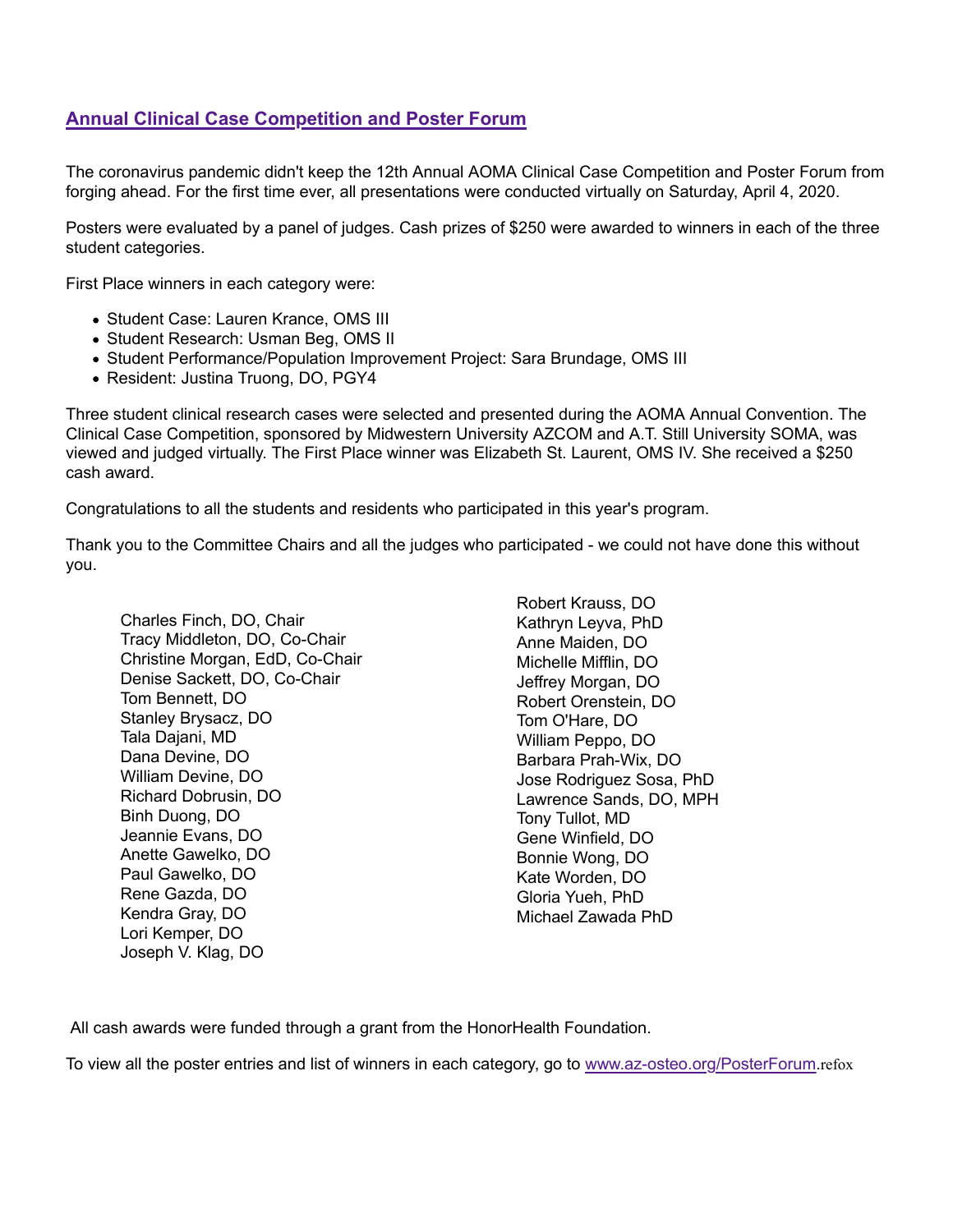#### **Meet the New AOA President**

Thomas L. Ely, DO, FACOFP, FAAFP, was inaugurated as the 124th president of the American Osteopathic Association on July 18, 2020.

President Ely is an AOA board-certified osteopathic family physician and fellow of the American College of Osteopathic Family Physicians and the American Academy of Family Physicians. A member of the AOA since 1980, Dr. Ely was elected to the AOA's Board of Trustees in 2006 and has been a delegate representing Tennessee in the AOA's House of Delegates since 1998.

Dr. Ely is past president of the Tennessee Osteopathic Medical Association and a member of the American College of Osteopathic Family Physicians. He was appointed to the Tennessee Board of Osteopathic Examination (licensure board) for 9 years.



# **August is National Immunization Awareness Month**

National Immunization Awareness Month (NIAM) highlights the importance of vaccinations for people of all ages. We encourage you to promote the importance of immunizations to your patients, employees, and co-workers.

For vaccine resources go to https://www.cdc.gov/vaccines/events /niam/index.htmlrefox https://www.az-osteo.org/administration/index.htmlrefox/markupId=47211112111211211211211



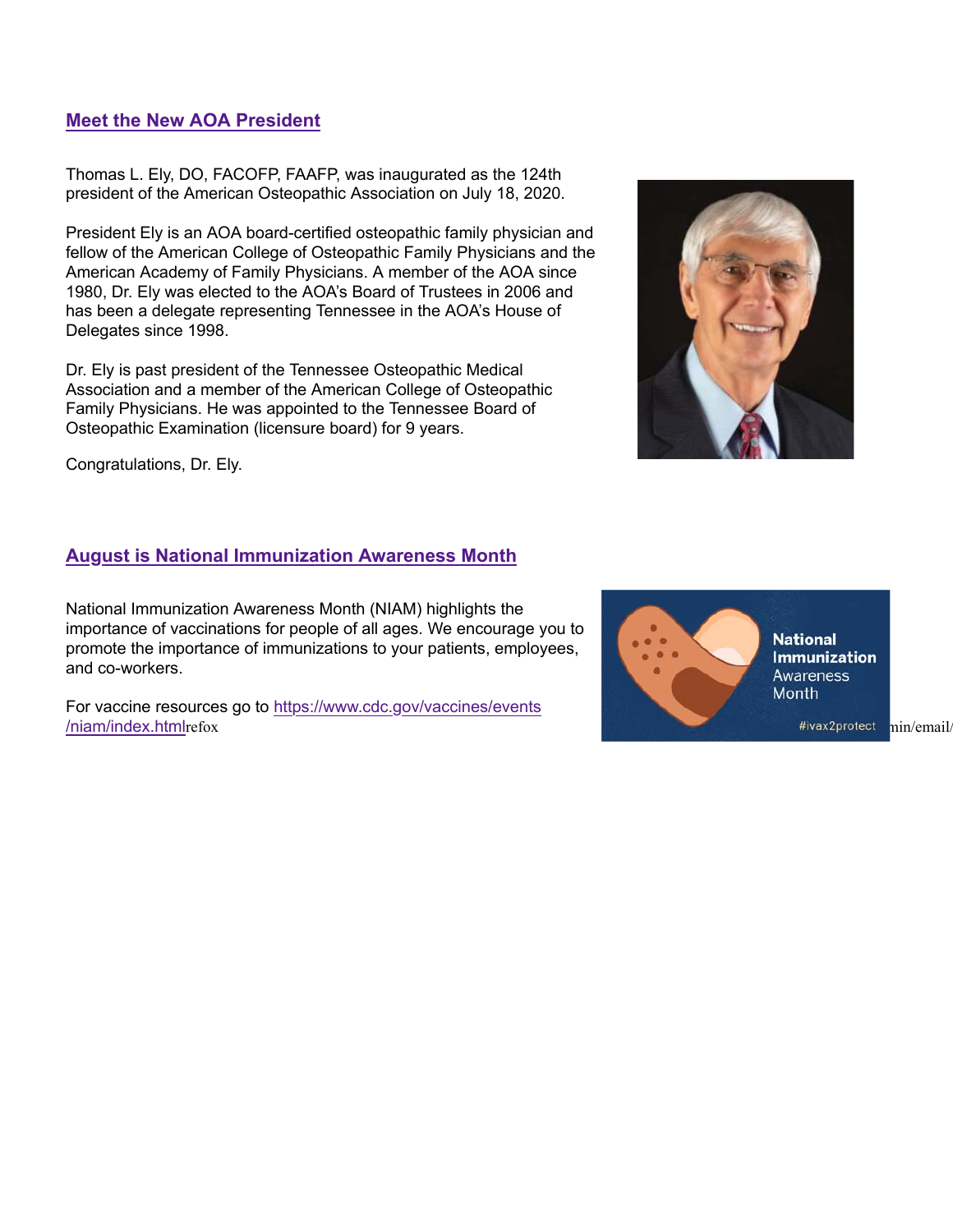





#### **Update Your Profile!**

One of the benefits of AOMA membership is the **Find a Physician** public directory search. Make sure your practice information is up to date by logging in to your member profile on the AOMA website. When you do, prospective patients and potential referring physicians will be able to find you.

#### Join AOMA

#### **Not an AOMA Member?**

Join today and be a part of the 99-year tradition of the Arizona Osteopathic Medical Association!

Membership in AOMA is an affordable vehicle to keep abreast of national and local issues, protect your professional practice, enhance your specialized skills, further your career, and be a part of the future of osteopathic medicine in Arizona.

Refer a new AOMA member and receive at \$100 credit. Go to www.az-osteo.org/Recruit

**Arizona Vaccine News**



**AzDHS**

**CDC Immunization Schedules**

**2020 T.I.P.S. Training is ONLINE**

#### **AOMA Calendar of Events-www.az-osteo.org**

**6th Annual Flagstaff Osteopathic Medical Conference/Virtual Event -** August 15 & 16, 2020 **AOMA Board of Trustees Meeting -** November 6, 2020 - Virtual Event **AOMA 40th Annual Fall Seminar -** November 6 - 8, 2020 - Virtual Event **AOMA House of Delegates - November 7, 2020 - Virtual Eventrefox**